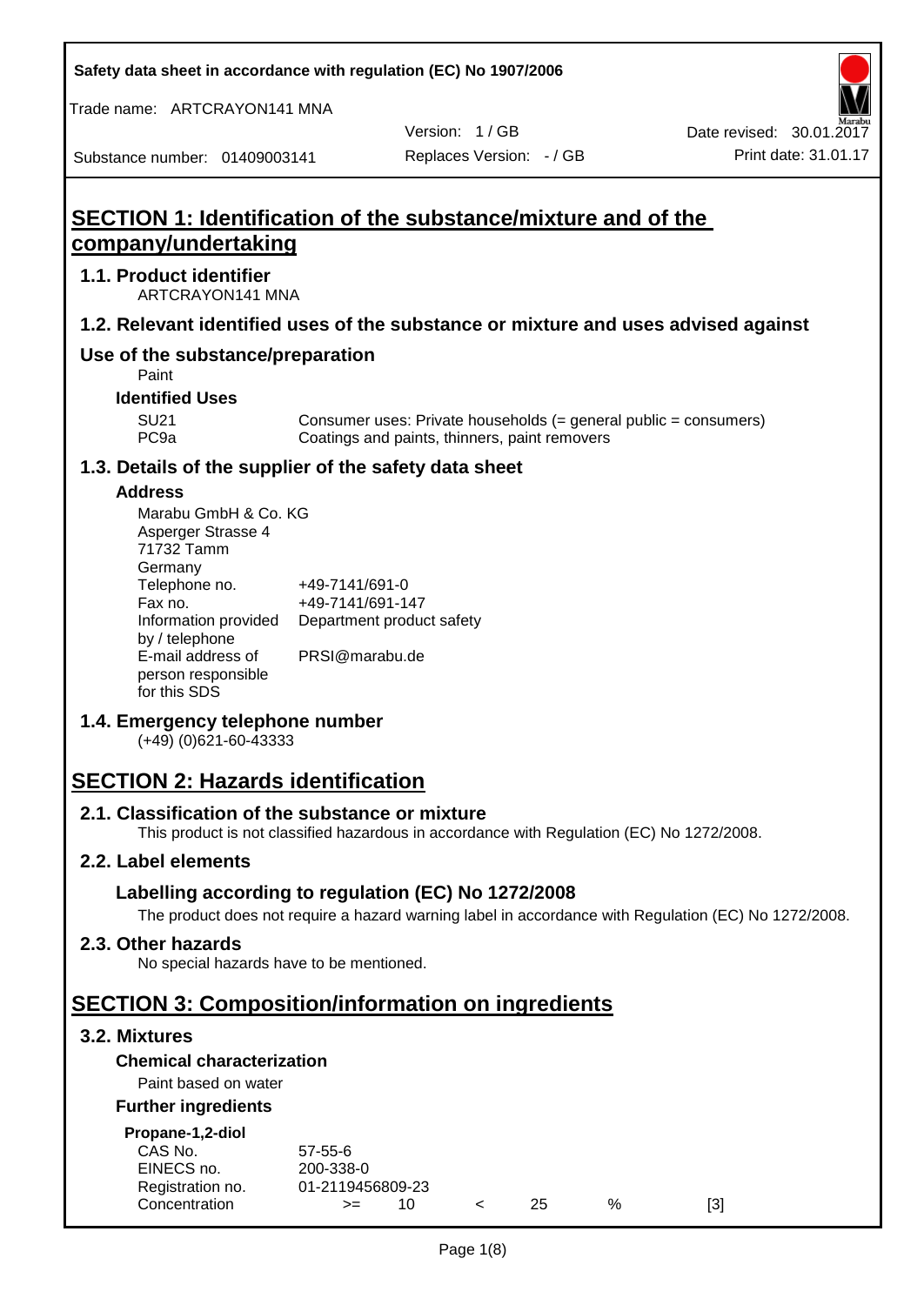#### **Safety data sheet in accordance with regulation (EC) No 1907/2006**

Trade name: ARTCRAYON141 MNA

Substance number: 01409003141 Version: 1 / GB Replaces Version: - / GB Print date: 31.01.17 Date revised: 30.01.2

# **Glycerol**

| CAS No.       | $56 - 81 - 5$ |  |   |     |
|---------------|---------------|--|---|-----|
| EINECS no.    | 200-289-5     |  |   |     |
| Concentration | $>=$          |  | % | [3] |

[3] Substance with occupational exposure limits

# **SECTION 4: First aid measures**

# **4.1. Description of first aid measures**

#### **After skin contact**

Wash with plenty of water and soap. Do NOT use solvents or thinners.

#### **After eye contact**

Separate eyelids, wash the eyes thoroughly with water (15 min.). In case of irritation consult an oculist.

#### **After ingestion**

Rinse mouth thoroughly with water. If larger amounts are swallowed or in the event of symptoms take medical treatment.

#### **4.2. Most important symptoms and effects, both acute and delayed** Until now no symptoms known so far.

# **4.3. Indication of any immediate medical attention and special treatment needed Hints for the physician / treatment**

Treat symptomatically

# **SECTION 5: Firefighting measures**

# **5.1. Extinguishing media**

# **Suitable extinguishing media**

Carbon dioxide, Foam, Sand, Water

# **5.2. Special hazards arising from the substance or mixture**

In the event of fire the following can be released: Carbon monoxide (CO); dense black smoke; Carbon dioxide (CO2); Sulphur dioxide (SO2)

# **5.3. Advice for firefighters**

#### **Other information**

Collect contaminated fire-fighting water separately, must not be discharged into the drains.

# **SECTION 6: Accidental release measures**

**6.1. Personal precautions, protective equipment and emergency procedures** No particular measures required.

# **6.2. Environmental precautions**

No particular measures required.

# **6.3. Methods and material for containment and cleaning up**

Clean preferably with a detergent - avoid use of solvents.

#### **6.4. Reference to other sections**

Information regarding Safe handling, see Section 7. Information regarding personal protective measures, see Section 8. Information regarding waste disposal, see Section 13.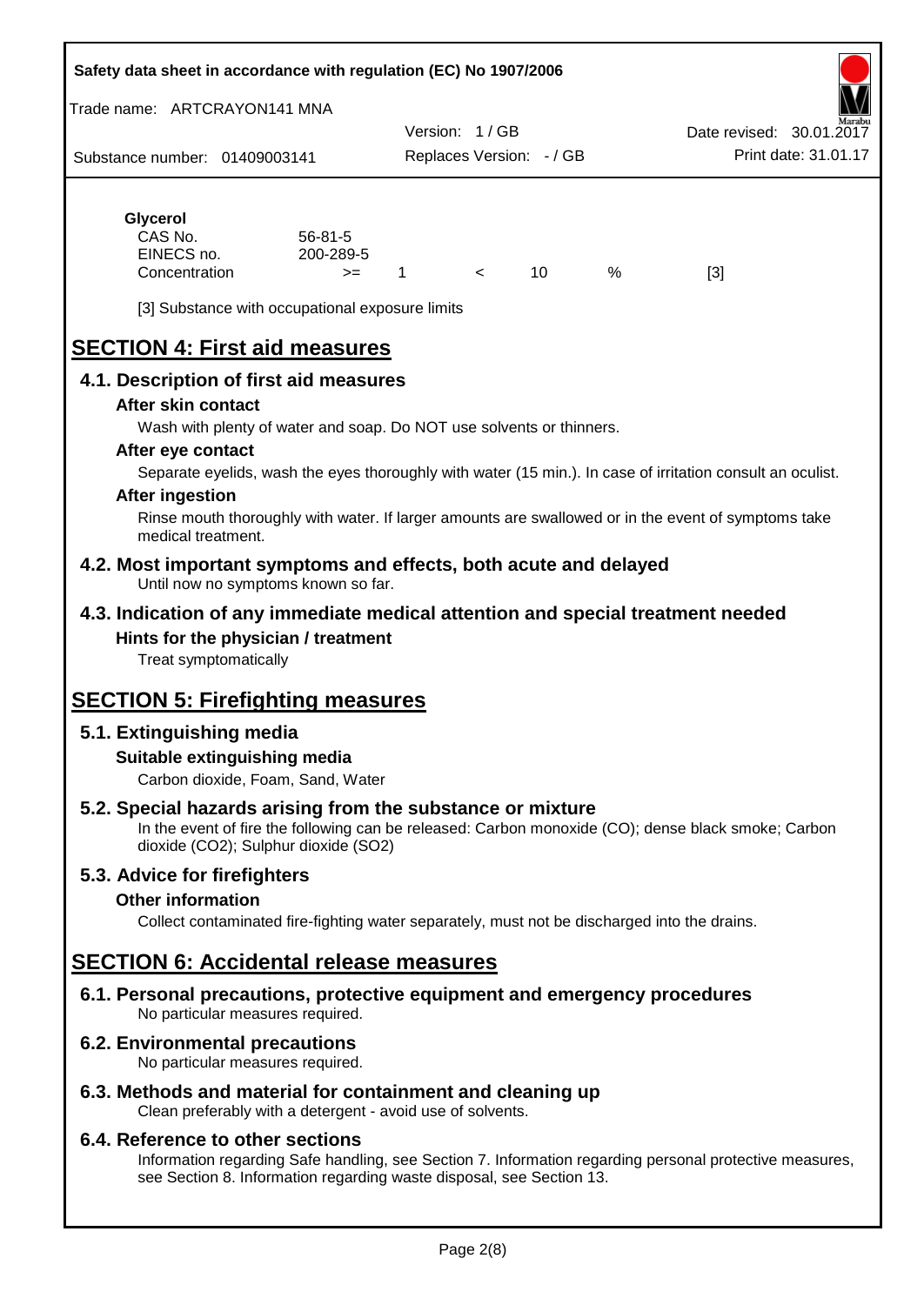| Safety data sheet in accordance with regulation (EC) No 1907/2006                                                                                                                                                                                                                                                                                                  |                   |                          |                          |
|--------------------------------------------------------------------------------------------------------------------------------------------------------------------------------------------------------------------------------------------------------------------------------------------------------------------------------------------------------------------|-------------------|--------------------------|--------------------------|
| Trade name: ARTCRAYON141 MNA                                                                                                                                                                                                                                                                                                                                       |                   |                          |                          |
|                                                                                                                                                                                                                                                                                                                                                                    |                   | Version: 1/GB            | Date revised: 30.01.2017 |
| Substance number: 01409003141                                                                                                                                                                                                                                                                                                                                      |                   | Replaces Version: - / GB | Print date: 31.01.17     |
| <b>SECTION 7: Handling and storage</b>                                                                                                                                                                                                                                                                                                                             |                   |                          |                          |
| 7.1. Precautions for safe handling<br>Advice on safe handling<br>Avoid skin and eye contact. Smoking, eating and drinking shall be prohibited in application area.<br>Advice on protection against fire and explosion<br>No special measures required.<br>Classification of fires / temperature class / Ignition group / Dust explosion class<br>Temperature class | T <sub>2</sub>    |                          |                          |
| 7.2. Conditions for safe storage, including any incompatibilities<br>Requirements for storage rooms and vessels<br>Store in frostfree conditions.                                                                                                                                                                                                                  |                   |                          |                          |
| Storage class according to TRGS 510<br>Storage class according to<br><b>TRGS 510</b>                                                                                                                                                                                                                                                                               | 12                | Non-combustible liquids  |                          |
| 7.3. Specific end use(s)<br>Paint                                                                                                                                                                                                                                                                                                                                  |                   |                          |                          |
| <u><b>SECTION 8: Exposure controls/personal protection</b></u>                                                                                                                                                                                                                                                                                                     |                   |                          |                          |
| 8.1. Control parameters                                                                                                                                                                                                                                                                                                                                            |                   |                          |                          |
| <b>Exposure limit values</b>                                                                                                                                                                                                                                                                                                                                       |                   |                          |                          |
| Glycerol                                                                                                                                                                                                                                                                                                                                                           |                   |                          |                          |
| List                                                                                                                                                                                                                                                                                                                                                               | EH40<br>WEL       |                          |                          |
| Type<br>Value                                                                                                                                                                                                                                                                                                                                                      | 10                | mg/m <sup>3</sup>        |                          |
| <b>Status: 2011</b>                                                                                                                                                                                                                                                                                                                                                |                   |                          |                          |
| Propane-1,2-diol                                                                                                                                                                                                                                                                                                                                                   |                   |                          |                          |
| List                                                                                                                                                                                                                                                                                                                                                               | EH40              |                          |                          |
| <b>Type</b><br>Value                                                                                                                                                                                                                                                                                                                                               | <b>OES</b><br>10  | mg/m <sup>3</sup>        |                          |
| <b>Status: 2011</b>                                                                                                                                                                                                                                                                                                                                                |                   |                          |                          |
| <b>Other information</b>                                                                                                                                                                                                                                                                                                                                           |                   |                          |                          |
| There are not known any further control parameters.                                                                                                                                                                                                                                                                                                                |                   |                          |                          |
| 8.2. Exposure controls                                                                                                                                                                                                                                                                                                                                             |                   |                          |                          |
| <b>Exposure controls</b>                                                                                                                                                                                                                                                                                                                                           |                   |                          |                          |
| Provide adequate ventilation.                                                                                                                                                                                                                                                                                                                                      |                   |                          |                          |
| <b>SECTION 9: Physical and chemical properties</b>                                                                                                                                                                                                                                                                                                                 |                   |                          |                          |
| 9.1. Information on basic physical and chemical properties                                                                                                                                                                                                                                                                                                         |                   |                          |                          |
| <b>Form</b>                                                                                                                                                                                                                                                                                                                                                        | liquid            |                          |                          |
| <b>Colour</b>                                                                                                                                                                                                                                                                                                                                                      | coloured          |                          |                          |
| <b>Odour</b>                                                                                                                                                                                                                                                                                                                                                       | odourless         |                          |                          |
| <b>Odour threshold</b>                                                                                                                                                                                                                                                                                                                                             |                   |                          |                          |
| Remarks                                                                                                                                                                                                                                                                                                                                                            | No data available |                          |                          |
| <b>Melting point</b>                                                                                                                                                                                                                                                                                                                                               |                   |                          |                          |
| Remarks                                                                                                                                                                                                                                                                                                                                                            | not determined    |                          |                          |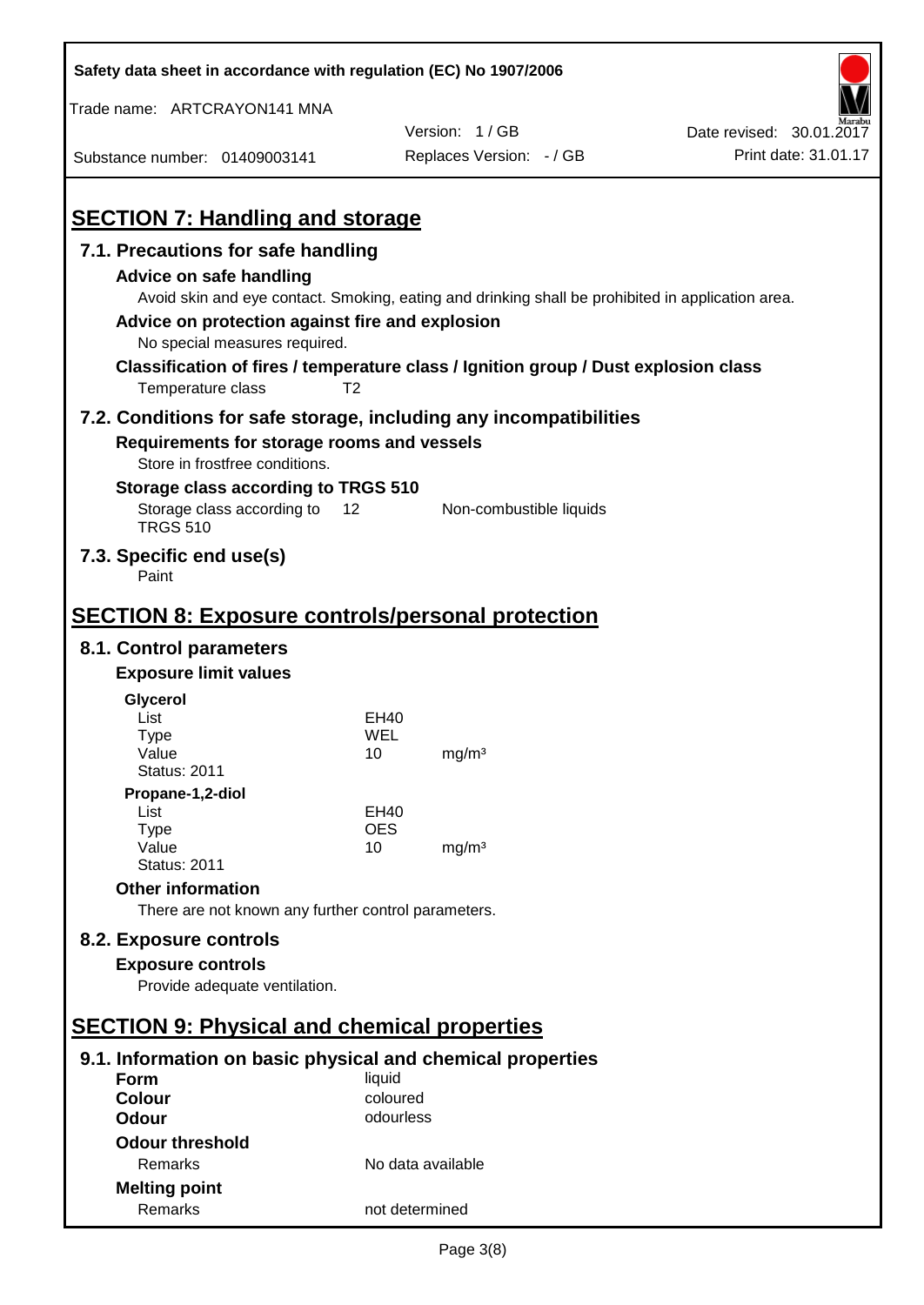| Safety data sheet in accordance with regulation (EC) No 1907/2006                                             |                                                            |                          |
|---------------------------------------------------------------------------------------------------------------|------------------------------------------------------------|--------------------------|
| Trade name: ARTCRAYON141 MNA                                                                                  | Version: 1/GB                                              | Date revised: 30.01.2017 |
| Substance number: 01409003141                                                                                 | Replaces Version: - / GB                                   | Print date: 31.01.17     |
| <b>Freezing point</b><br><b>Remarks</b><br>Initial boiling point and boiling range<br>Value<br>Pressure       | not determined<br>100<br>appr.<br>1.013<br>hPa             | $\rm ^{\circ}C$          |
| Source<br><b>Flash point</b><br>Remarks<br>Evaporation rate (ether $= 1$ ) :                                  | Literature value<br>Not applicable                         |                          |
| Remarks<br><b>Flammability (solid, gas)</b><br>Not applicable<br>Upper/lower flammability or explosive limits | not determined                                             |                          |
| Lower explosion limit<br>Upper explosion limit<br>Source<br>Vapour pressure                                   | 2,6<br>appr.<br>12,5<br>appr.<br>Literature value          | $%$ (V)<br>$%$ (V)       |
| Value<br>Temperature<br>Method<br><b>Vapour density</b>                                                       | 23<br>appr.<br>20<br>°C<br>Value taken from the literature | hPa                      |
| Remarks<br><b>Density</b><br>Remarks<br>Solubility in water<br>Remarks                                        | not determined<br>not determined<br>miscible               |                          |
| Ignition temperature<br>Value<br>Source<br><b>Viscosity</b><br>Remarks                                        | 371<br>appr.<br>Literature value                           | °C                       |
| Remarks<br>9.2. Other information<br><b>Other information</b><br>None known                                   | not determined                                             |                          |
| <b>SECTION 10: Stability and reactivity</b>                                                                   |                                                            |                          |
| 10.1. Reactivity<br>None                                                                                      |                                                            |                          |
| 10.2. Chemical stability<br>No hazardous reactions known.                                                     |                                                            |                          |
| 10.3. Possibility of hazardous reactions<br>No hazardous reactions known.                                     |                                                            |                          |
| 10.4. Conditions to avoid<br>No hazardous reactions known.                                                    |                                                            |                          |
| 10.5. Incompatible materials                                                                                  |                                                            |                          |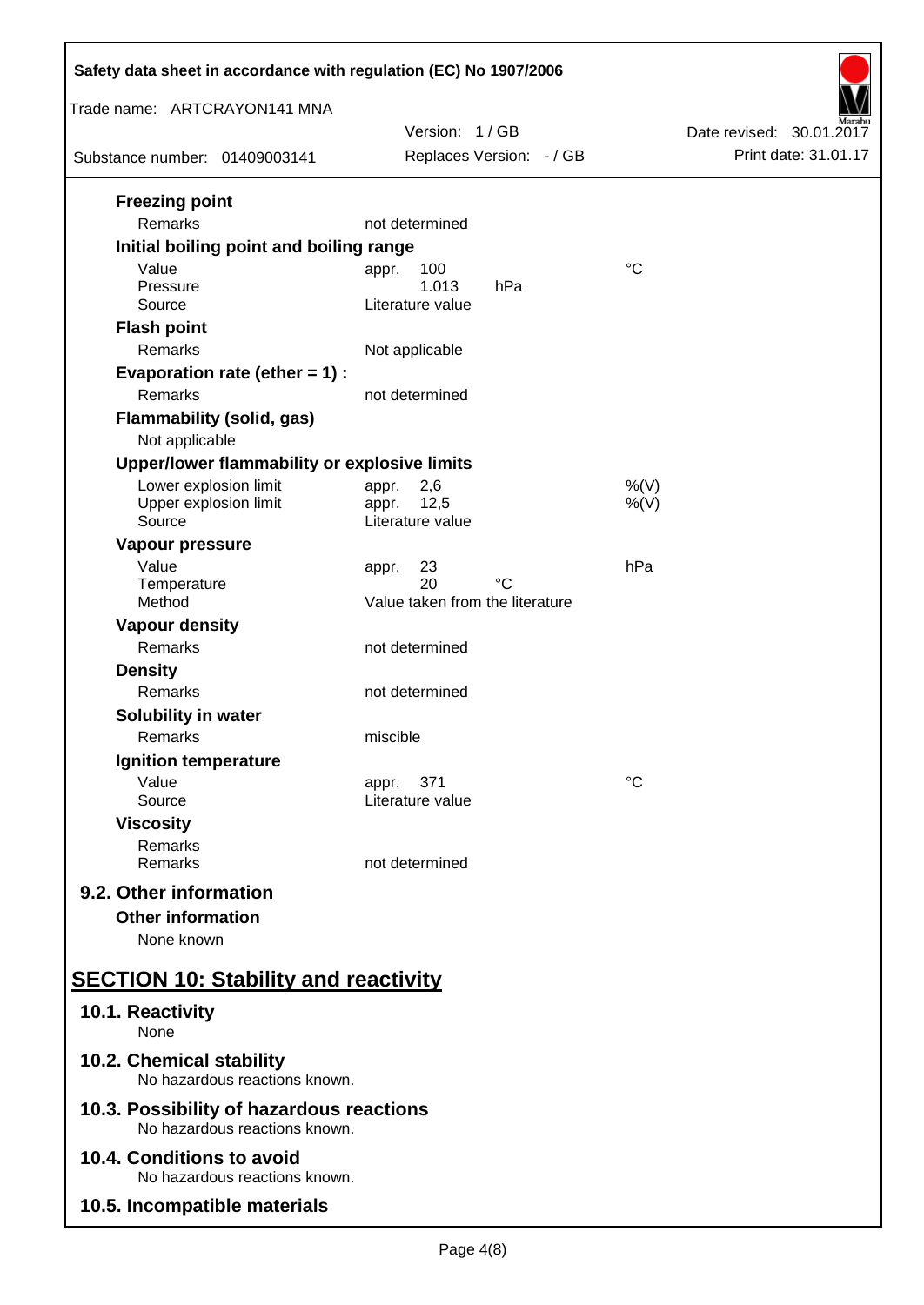| Safety data sheet in accordance with regulation (EC) No 1907/2006                              |                                                                                                    |                          |
|------------------------------------------------------------------------------------------------|----------------------------------------------------------------------------------------------------|--------------------------|
| Trade name: ARTCRAYON141 MNA                                                                   |                                                                                                    |                          |
|                                                                                                | Version: 1/GB                                                                                      | Date revised: 30.01.2017 |
| Substance number: 01409003141                                                                  | Replaces Version: - / GB                                                                           | Print date: 31.01.17     |
| None                                                                                           |                                                                                                    |                          |
| 10.6. Hazardous decomposition products<br>No hazardous decomposition products known.           |                                                                                                    |                          |
| <b>SECTION 11: Toxicological information</b>                                                   |                                                                                                    |                          |
| 11.1. Information on toxicological effects                                                     |                                                                                                    |                          |
| <b>Acute oral toxicity</b>                                                                     |                                                                                                    |                          |
| Remarks                                                                                        | Based on available data, the classification criteria are not met.                                  |                          |
| <b>Acute dermal toxicity</b>                                                                   |                                                                                                    |                          |
| Remarks                                                                                        | Based on available data, the classification criteria are not met.                                  |                          |
| <b>Acute inhalational toxicity</b>                                                             |                                                                                                    |                          |
| Remarks                                                                                        | Based on available data, the classification criteria are not met.                                  |                          |
| <b>Skin corrosion/irritation</b>                                                               |                                                                                                    |                          |
| Remarks                                                                                        | Based on available data, the classification criteria are not met.                                  |                          |
| Serious eye damage/irritation                                                                  |                                                                                                    |                          |
| Remarks                                                                                        | Based on available data, the classification criteria are not met.                                  |                          |
| <b>Sensitization</b>                                                                           |                                                                                                    |                          |
| Remarks                                                                                        | Based on available data, the classification criteria are not met.                                  |                          |
| <b>Mutagenicity</b><br>Remarks                                                                 |                                                                                                    |                          |
|                                                                                                | Based on available data, the classification criteria are not met.                                  |                          |
| <b>Reproductive toxicity</b><br>Remarks                                                        |                                                                                                    |                          |
|                                                                                                | Based on available data, the classification criteria are not met.                                  |                          |
| Carcinogenicity                                                                                |                                                                                                    |                          |
| Remarks                                                                                        | Based on available data, the classification criteria are not met.                                  |                          |
| <b>Specific Target Organ Toxicity (STOT)</b>                                                   |                                                                                                    |                          |
| <b>Single exposure</b><br>Remarks                                                              | Based on available data, the classification criteria are not met.                                  |                          |
| <b>Repeated exposure</b><br>Remarks                                                            | Based on available data, the classification criteria are not met.                                  |                          |
| <b>Aspiration hazard</b>                                                                       |                                                                                                    |                          |
|                                                                                                | Based on available data, the classification criteria are not met.                                  |                          |
| <b>Experience in practice</b>                                                                  |                                                                                                    |                          |
| risk to health can be expected.                                                                | Provided all the recommended protective and safety precautions are taken, experience shows that no |                          |
| <b>Other information</b>                                                                       |                                                                                                    |                          |
| There are no data available on the mixture itself.<br>Directive 1999/45/EC and not classified. | The mixture has been assessed following the conventional method of the Dangerous Preparations      |                          |
| <b>SECTION 12: Ecological information</b>                                                      |                                                                                                    |                          |
| 12.1. Toxicity                                                                                 |                                                                                                    |                          |
| <b>General information</b>                                                                     |                                                                                                    |                          |

There are no data available on the mixture itself.Do not allow to enter drains or water courses.The mixture has been assessed following the summation method of the CLP Regulation (EC) No 1272/2008 and is not classified as dangerous for the environment.

# **12.2. Persistence and degradability**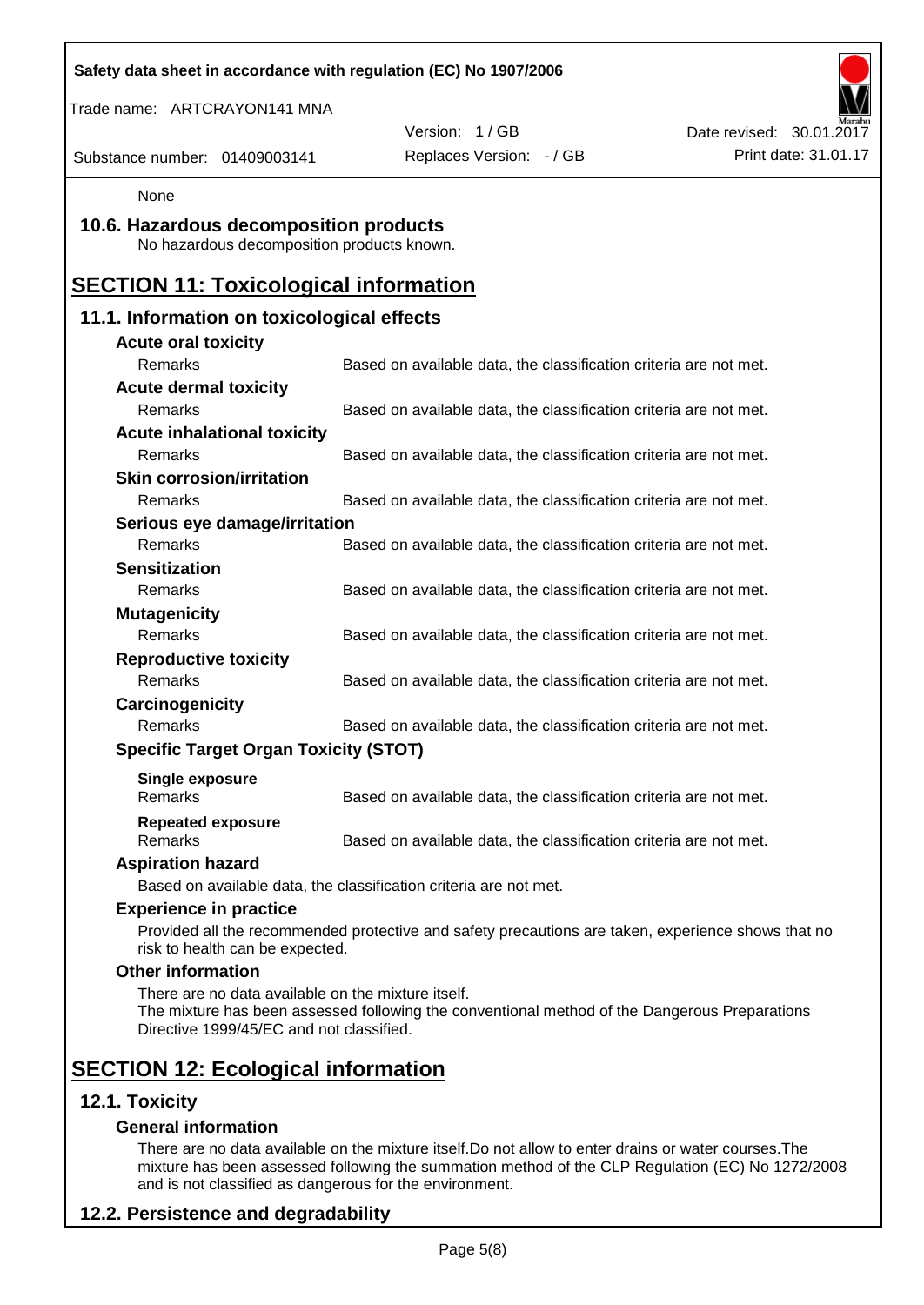| Safety data sheet in accordance with regulation (EC) No 1907/2006                |                                                                                                       |                                                  |
|----------------------------------------------------------------------------------|-------------------------------------------------------------------------------------------------------|--------------------------------------------------|
| Trade name: ARTCRAYON141 MNA                                                     |                                                                                                       |                                                  |
|                                                                                  | Version: 1/GB                                                                                         | Date revised: 30.01.2017<br>Print date: 31.01.17 |
| Substance number: 01409003141                                                    | Replaces Version: - / GB                                                                              |                                                  |
| <b>General information</b>                                                       |                                                                                                       |                                                  |
| There are no data available on the mixture itself.                               |                                                                                                       |                                                  |
| 12.3. Bioaccumulative potential                                                  |                                                                                                       |                                                  |
| <b>General information</b><br>There are no data available on the mixture itself. |                                                                                                       |                                                  |
| 12.4. Mobility in soil                                                           |                                                                                                       |                                                  |
| <b>General information</b>                                                       |                                                                                                       |                                                  |
| There are no data available on the mixture itself.                               |                                                                                                       |                                                  |
| 12.5. Results of PBT and vPvB assessment                                         |                                                                                                       |                                                  |
| <b>General information</b>                                                       |                                                                                                       |                                                  |
| There are no data available on the mixture itself.                               |                                                                                                       |                                                  |
| 12.6. Other adverse effects                                                      |                                                                                                       |                                                  |
| <b>General information</b><br>There are no data available on the mixture itself. |                                                                                                       |                                                  |
|                                                                                  |                                                                                                       |                                                  |
| <b>SECTION 13: Disposal considerations</b>                                       |                                                                                                       |                                                  |
| 13.1. Waste treatment methods                                                    |                                                                                                       |                                                  |
| Disposal recommendations for the product                                         |                                                                                                       |                                                  |
| with water and put into the drainage system.                                     | The product can be placed with other household refuse. Small residues in containers can be washed-out |                                                  |
| Disposal recommendations for packaging                                           |                                                                                                       |                                                  |
| Completely emptied packagings can be given for recycling.                        | Packaging that cannot be cleaned should be disposed off as product waste.                             |                                                  |
| <b>SECTION 14: Transport information</b>                                         |                                                                                                       |                                                  |
| <b>Land transport ADR/RID</b>                                                    |                                                                                                       |                                                  |
| Non-dangerous goods<br>14.1. UN number                                           |                                                                                                       |                                                  |
| $UN -$<br>14.2. UN proper shipping name                                          |                                                                                                       |                                                  |
|                                                                                  |                                                                                                       |                                                  |
| 14.3. Transport hazard class(es)<br>Class                                        |                                                                                                       |                                                  |
| Label                                                                            |                                                                                                       |                                                  |
| 14.4. Packing group<br>Packing group                                             |                                                                                                       |                                                  |
| <b>Transport category</b><br>14.5. Environmental hazards                         | 0                                                                                                     |                                                  |
|                                                                                  |                                                                                                       |                                                  |
| <b>Marine transport IMDG/GGVSee</b>                                              |                                                                                                       |                                                  |
| 14.1. UN number                                                                  | The product does not constitute a hazardous substance in sea transport.                               |                                                  |
| $UN -$                                                                           |                                                                                                       |                                                  |
| 14.2. UN proper shipping name                                                    |                                                                                                       |                                                  |
| 14.3. Transport hazard class(es)                                                 |                                                                                                       |                                                  |
| Class<br>Subsidiary risk                                                         |                                                                                                       |                                                  |
|                                                                                  |                                                                                                       |                                                  |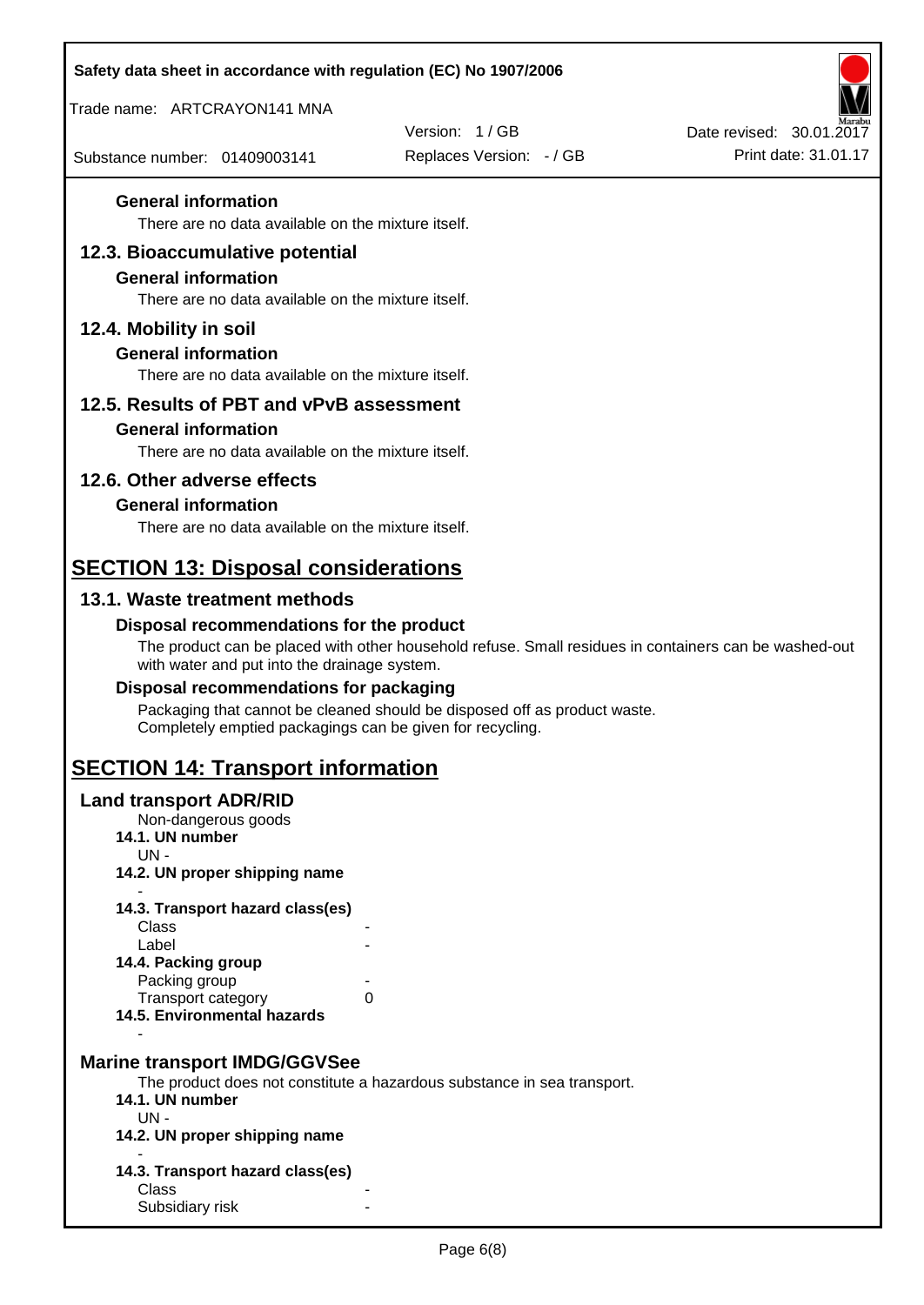| Safety data sheet in accordance with regulation (EC) No 1907/2006                                                                                                                                                                                                                                                                                                                                                                                                 |      |                          |                          |
|-------------------------------------------------------------------------------------------------------------------------------------------------------------------------------------------------------------------------------------------------------------------------------------------------------------------------------------------------------------------------------------------------------------------------------------------------------------------|------|--------------------------|--------------------------|
| Trade name: ARTCRAYON141 MNA                                                                                                                                                                                                                                                                                                                                                                                                                                      |      | Version: 1/GB            | Date revised: 30.01.2017 |
| Substance number: 01409003141                                                                                                                                                                                                                                                                                                                                                                                                                                     |      | Replaces Version: - / GB | Print date: 31.01.17     |
| 14.4. Packing group<br>Packing group<br>14.5. Environmental hazards<br>no                                                                                                                                                                                                                                                                                                                                                                                         |      |                          |                          |
| Air transport ICAO/IATA<br>The product does not constitute a hazardous substance in air transport.<br>14.1. UN number<br>UN-<br>14.2. UN proper shipping name                                                                                                                                                                                                                                                                                                     |      |                          |                          |
| 14.3. Transport hazard class(es)<br>Class<br>Subsidiary risk<br>14.4. Packing group<br>Packing group<br>14.5. Environmental hazards                                                                                                                                                                                                                                                                                                                               |      |                          |                          |
| Information for all modes of transport<br>14.6. Special precautions for user<br>Transport within the user's premises:<br>Always transport in closed containers that are upright and secure.<br>Ensure that persons transporting the product know what to do in the event of an accident or spillage.                                                                                                                                                              |      |                          |                          |
| <b>Other information</b><br>14.7. Transport in bulk according to Annex II of Marpol and the IBC Code<br>no                                                                                                                                                                                                                                                                                                                                                        |      |                          |                          |
| <b>SECTION 15: Regulatory information</b><br>15.1. Safety, health and environmental regulations/legislation specific for the substance<br>or mixture                                                                                                                                                                                                                                                                                                              |      |                          |                          |
| <b>VOC</b><br>VOC (EU)                                                                                                                                                                                                                                                                                                                                                                                                                                            | 13,5 | $\%$                     |                          |
| <b>Other information</b>                                                                                                                                                                                                                                                                                                                                                                                                                                          |      |                          |                          |
| The product does not contain substances of very high concern (SVHC).                                                                                                                                                                                                                                                                                                                                                                                              |      |                          |                          |
| <b>Other information</b>                                                                                                                                                                                                                                                                                                                                                                                                                                          |      |                          |                          |
| All components are contained in the TSCA inventory or exempted.<br>All components are contained in the AICS inventory.<br>All components are contained in the PICCS inventory.<br>All components are contained in the DSL inventory.<br>All components are contained in the IECSC inventory.<br>All components are contained in the NZIOC inventory.<br>All components are contained in the ENCS inventory.<br>All components are contained in the ECL inventory. |      |                          |                          |
| 15.2. Chemical safety assessment                                                                                                                                                                                                                                                                                                                                                                                                                                  |      |                          |                          |
| For this preparation a chemical safety assessment has not been carried out.                                                                                                                                                                                                                                                                                                                                                                                       |      |                          |                          |
| <b>SECTION 16: Other information</b>                                                                                                                                                                                                                                                                                                                                                                                                                              |      |                          |                          |
| <b>Supplemental information</b>                                                                                                                                                                                                                                                                                                                                                                                                                                   |      |                          |                          |
| Relevant changes compared with the previous version of the safety data sheet are marked with: ***<br>This information is based on our present state of knowledge. However, it should not constitute a<br>quarantee for any specific product properties and shall not establish a legally valid relationship                                                                                                                                                       |      |                          |                          |

guarantee for any specific product properties and shall not establish a legally valid relationship. The information in this Safety Data Sheet is based on the present state of knowledge and current